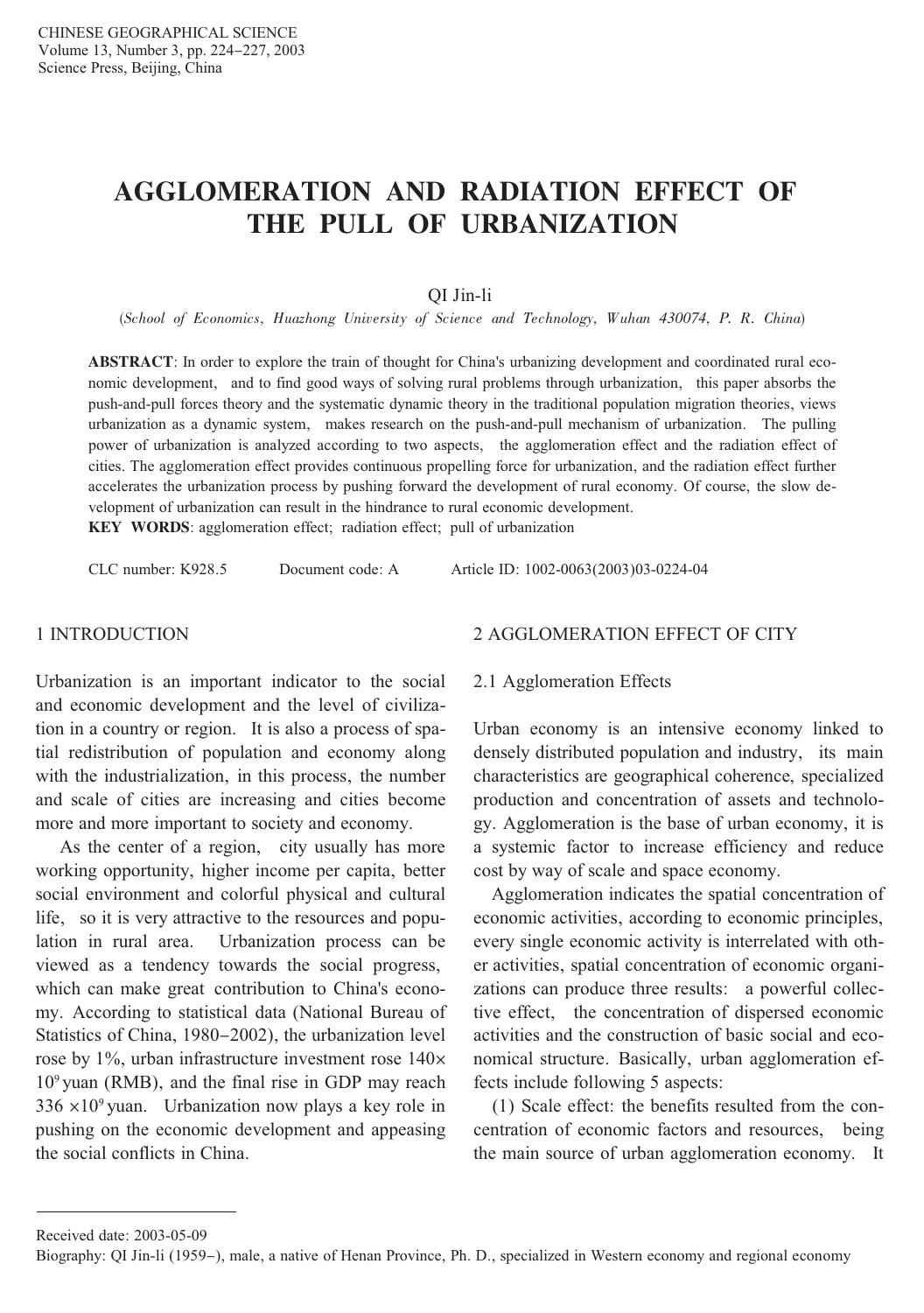reflects not only the economic benefits but also the organic combination of the concentration of productive forces and the intensive use of resources.

(2) Neighboring effect: the economy caused by the concentration of economic activities in urban area. It can be divided into sharing economic benefits, labor market economic benefits and information economic henefits

(3) Labor-division effect: almost every region or organization can enjoy the benefits from division of labor by spatial concentration, such as socialized service and the cooperation of different production processes. The rise in division of labor and the specialization may result in the transfer of labor forces and other production factors from an industry with lower level of division of labor to an industry with higher one.

(4) Structure effect: the effect on the urban agglomeration by the mode of agglomeration and assembling level of the productive factors, including interrelation effect (effect on the quality of urban agglomeration by the interrelationship among the urban industries); growth effect (redistribution effect which leads the resources towards the department with higher productivity); open effect (the exchange of material, energy and information between city and outside).

(5) Urban field effect: "depression effect" caused by the interdependance among different urban regions. The urban area has densely concentrated energy, advanced infrastructure and higher efficiency, thus the distance-decay regularity emerges in urban acting force on outside.

#### 2.2 Contents of Urban Agglomeration Scale

(1) Population scale: Labor is the prime factor of productive factors. Historically, as the development of social division of labor and the expansion of production in a settlement, there was an emigration from outside. When the most of the production of the settlement were non-agricultural production and the whole settlement relied on the imported farm products, the settlement evolved from rural area to urban area. Since the metropolis has the advantages of higher economic efficiency, more job opportunities, varied industries and services, fast increasing income and consumption, the attraction of urban area is great to the population in rural area. With the fast growing immigration, the city becomes bigger and more prosperity (Fig. 1). For example, although the urbanization level is low, in 2002, the deposit of urban inhabitant in China reaches  $8.7 \times 10^{12}$  yuan at the same time, the total deposit of all the financial institutions amounts about 18.7×10<sup>12</sup> yuan. Under such a mechanism of urbanization pulling, the settlement grows to a city, and a city becomes a metropolis; the city developed from single functional to multi-functional one, from regional economic center to international economic center (FAN, 1999). On the other hand, the city can also die out because of lose of inhabitants caused by various negative factors such as environment deterioration. climate change, resources exhaustion, war, famine, economic crisis and political turmoil. So the population scale has a close correlation with the rise and fall of a city, without the agglomeration of population, no development of the city can be expected (ATKINSON, 1997).



Fig. 1 Conception model of urban labor development

(2) Economy scale: The production and distribution of material goods is the physical pre-condition of the existence of all the society. As the development of production capacity in urban area, more expansive and intensive division of labor and cooperation are needed for the benefits of reducing cost and resulting in economy of agglomeration. With the expansion of industrial production and commodity exchange, new division of labor and economy of agglomeration is formed, and the city scale grows rapidly, from the small town to a metropolis. With the elaborate division of labor and the increase of the department of industries, the industrial type of the city evolves from single one to synthetic one, at the same time, with the service sector growth, the city becomes multi-functional.

(3) Science and technology scale: The development of science and technology has a tight relationship with the social progress, since the population, production and circulation concentrate in city; the urban area thus becomes the center of application and dissemination of science and technology.

(4) Culture and art scale: Urban area is also the center of social superstructure, the new sense and idea usually emerges from the city. With their dissemination, the behavior and thinking of urban residents can be changed and enriched, and the alteration can also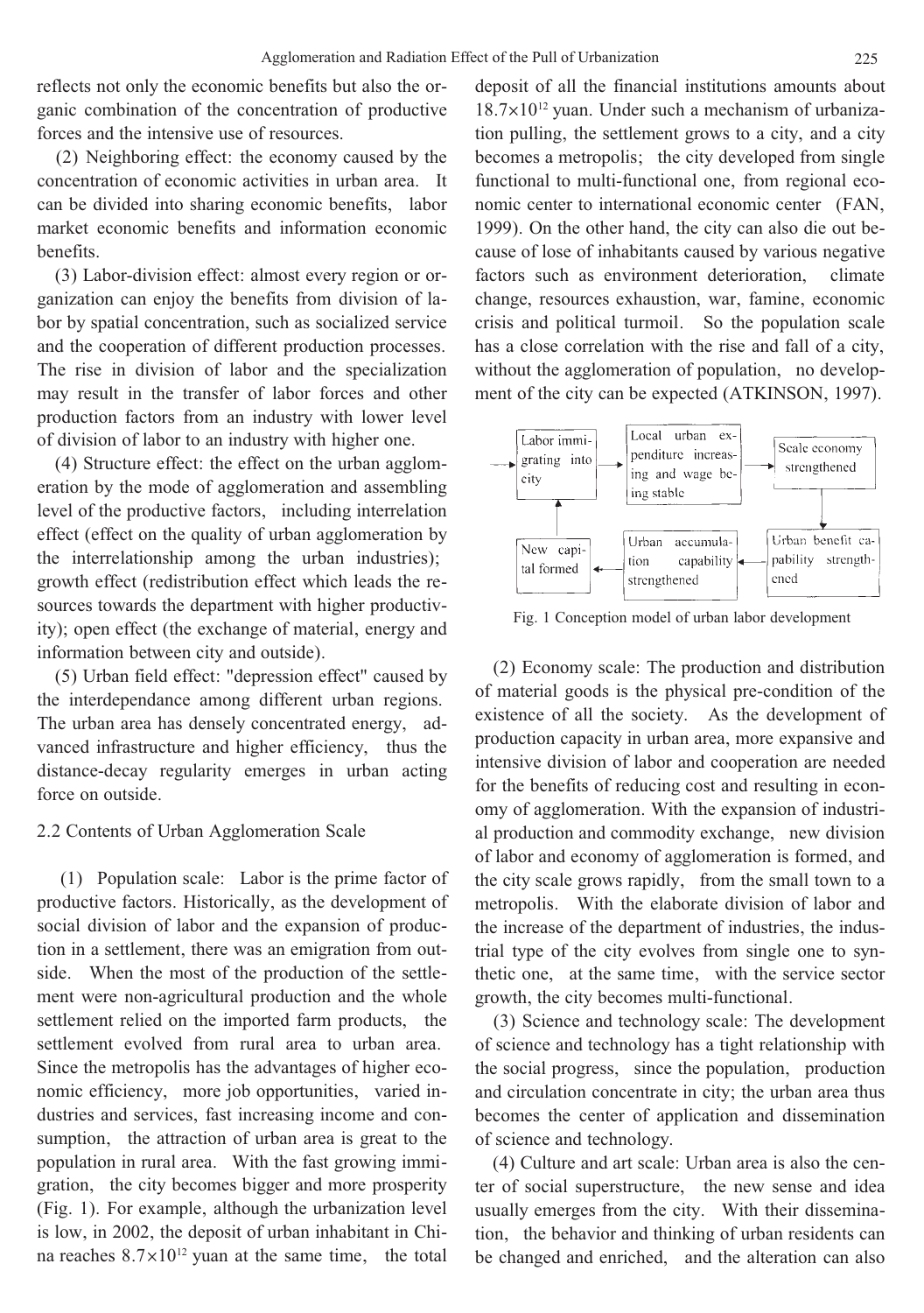reach rural area by radiation effect, thus causing the development of rural area and the region as a whole.

Like the agglomeration of industries and commodity circulation, the agglomeration of population in urban area is the other side of the problem; their development decides the agglomeration of social activities and the development of urban area.

# 2.3 Key Role of Metropolis in National Economy

The economic benefit has a positive correlation with city scale; the bigger the city scale, the better the economic benefit. In Germany, the output value per capita in the city with a population of  $500 \times 10^3$  is  $40\%$ higher than that of the town with a population less than  $50 \times 10^3$ . In China, large cities play a key role in the social and economic development of the country, for example, the top 50 cities had  $9.1\%$  of total population, covered 0.9% of total territory (National Bureau of Statistics of China, 1980-2002), but produced  $27.1\%$  of GDP, 41% of national revenue and 32.8% of social consumption. In 2002, Shanghai attracted the investment of  $70 \times 10^9$  yuan in real estate (National Bureau of Statistics of China, 2002). According to statistical data of Henan Province, urban agglomeration evolves along with the scale expansion, metropolis with the population more than  $1 \times 10^6$  is the core of regional development, the larger the city is, the more economic benefits it can produces (Table 1). In 2002, there were 1023 high-tech enterprises, with the total output of  $110\times10^9$  yuan and the value of export of 3.5 $\times$  $10<sup>9</sup>$  yuan, the high-tech industry now becomes the new power source of urban development. According to the industrial output per square kilometer, the core city is 6.4 times higher than the large city, the large city is 1.6 times higher than the medium one, and the medium city is 7 times higher than the small towns. The space per capita is 90% higher in small towns than in big cities with population more than  $2 \times 10^6$ .

## **3 RADIATION EFFECT OF CITY**

There are three aspects of the fast growing of large cities: first of all, in the early-mid period of urbanization, large cities have a tendency of expansion; second, the speed of expansion is higher in the large city than that in the small one: third, the increase index of population proportion is higher in large cities than that in the small ones. All these three aspects are interrelated; they are inevitable tendency of the urbanization. The fundamental reason for the faster growing of the large city is that the large city has stronger economic strength and advantage of agglomeration; it has a powerful radiation effect on the development of periphery and attracts the resources to concentrate in itself. Thus, the large city plays a key role in organizing and leading the regional even national industry allocation and the structure adjustment, to promote the development process of the country (DAI, 2001).

## 3.1 Radiation Effect

Radiation effect indicates that the city, with its advantages in economy, culture, technology, education, human resource etc., drives the development in surrounding rural area. It is a part of growth pole theory. According to the theory, central city is the power source of the development of periphery, it drives the economic development of periphery by the diffusion of innovation, dissemination of information, and the interrelation of industries, so the central city is an important influential factor to the form and development of sub-class cities. The urbanization process not only cause the agglomeration of all the resources into cities, but also bring the urban civilization into rural area, rise the living standard of farmers and change their life and production style into a modern one. Shiyan City, Hubei Province set good example, the Dongfeng Motor Company (its sales reached 70.48×  $10^9$  yuan, the total profit reached  $6\times10^9$  yuan) plays a

|                                                    | Large city | Medium city | Small town | Total(average) |
|----------------------------------------------------|------------|-------------|------------|----------------|
| City number                                        |            | 8           | 23         | 38             |
| GDP per capita(yuan)                               | 11167      | 6776        | 6618       | 9798           |
| Industrial output per capita(yuan)                 | 14099      | 9203        | 6237       | 8819           |
| Income per capita(yuan)                            | 5179       | 4492        | 4375       | 4682           |
| Consumption per capita(yuan)                       | 6027       | 3112        | 2125       | 3298           |
| Post & telecommunication service per capita (yuan) | 627        | 313         | 119        | 286            |
| Savings per capita(yuan)                           | 12419      | 6493        | 3312       | 6180           |

Table 1 The agglomeration benefits of cities in Henan in 2002

Source: Henan Provincial Bureau of Statistics, 2002

key role in the economy of the city. Shiyan City now becomes a famous automobile producing base and the economic center of the region (National Bureau of Statistics of China, 2002).